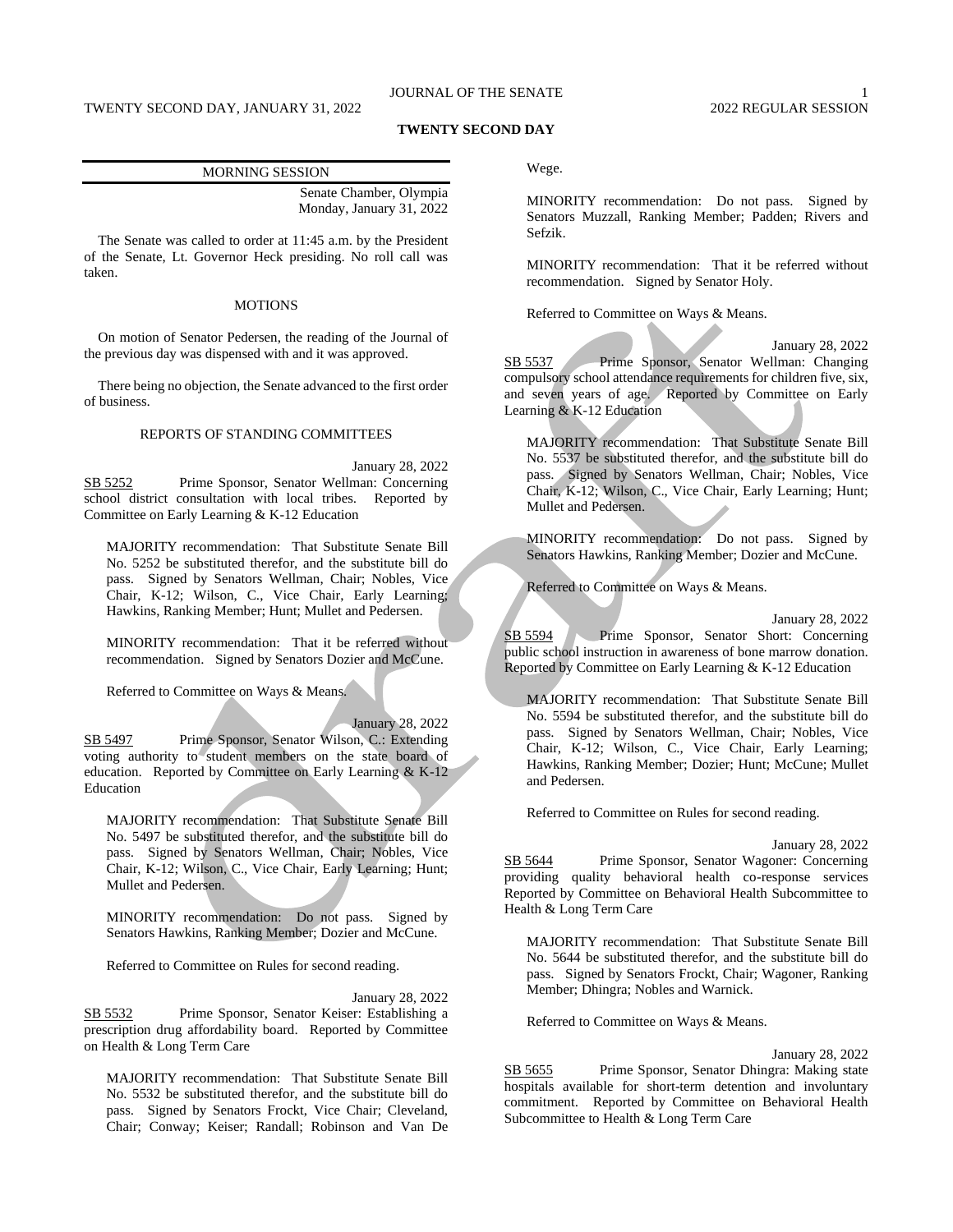MAJORITY recommendation: That Substitute Senate Bill No. 5655 be substituted therefor, and the substitute bill do pass. Signed by Senators Frockt, Chair; Wagoner, Ranking Member; Dhingra; Nobles and Warnick.

Referred to Committee on Ways & Means.

January 28, 2022 SB 5664 Prime Sponsor, Senator Dhingra: Concerning forensic competency restoration programs. Reported by Committee on Behavioral Health Subcommittee to Health & Long Term Care

MAJORITY recommendation: That Substitute Senate Bill No. 5664 be substituted therefor, and the substitute bill do pass. Signed by Senators Frockt, Chair; Wagoner, Ranking Member; Dhingra; Nobles and Warnick.

Referred to Committee on Ways & Means.

January 28, 2022

SB 5695 Prime Sponsor, Senator Dhingra: Concerning the body scanner pilot program at the department of corrections. Reported by Committee on Human Services, Reentry & Rehabilitation

MAJORITY recommendation: That Substitute Senate Bill No. 5695 be substituted therefor, and the substitute bill do pass. Signed by Senators Wilson, C., Chair; Gildon, Ranking Member; Nguyen, Vice Chair; Dozier; Saldaña and Trudeau.

Referred to Committee on Ways & Means.

January 28, 2022 SB 5720 Prime Sponsor, Senator Mullet: Providing student financial literacy education. Reported by Committee on Early Learning & K-12 Education

MAJORITY recommendation: That Substitute Senate Bill No. 5720 be substituted therefor, and the substitute bill do pass. Signed by Senators Wellman, Chair; Nobles, Vice Chair, K-12; Wilson, C., Vice Chair, Early Learning; Hawkins, Ranking Member; Dozier; Hunt; McCune; Mullet and Pedersen.

Referred to Committee on Ways & Means.

January 28, 2022 SB 5723 Prime Sponsor, Senator Rivers: Concerning improving diversity in clinical trials. Reported by Committee on Health & Long Term Care

MAJORITY recommendation: That Substitute Senate Bill No. 5723 be substituted therefor, and the substitute bill do pass. Signed by Senators Frockt, Vice Chair; Cleveland, Chair; Conway; Keiser; Randall; Rivers; Robinson and Van De Wege.

MINORITY recommendation: That it be referred without recommendation. Signed by Senators Holy and Sefzik.

MINORITY recommendation: Do not pass. Signed by Senators Muzzall, Ranking Member and Padden.

Referred to Committee on Ways & Means.

January 28, 2022

SB 5730 Prime Sponsor, Senator Randall: Concerning confidentiality rights of child victims and witnesses. Reported by Committee on Human Services, Reentry & Rehabilitation

MAJORITY recommendation: That Substitute Senate Bill No. 5730 be substituted therefor, and the substitute bill do pass. Signed by Senators Wilson, C., Chair; Gildon, Ranking Member; Nguyen, Vice Chair; Dozier; Saldaña and Trudeau.

Referred to Committee on Rules for second reading.

January 28, 2022 SB 5736 Prime Sponsor, Senator Frockt: Concerning partial hospitalizations and intensive outpatient treatment services for minors. Reported by Committee on Behavioral Health Subcommittee to Health & Long Term Care

MAJORITY recommendation: That Substitute Senate Bill No. 5736 be substituted therefor, and the substitute bill do pass. Signed by Senators Frockt, Chair; Wagoner, Ranking Member; Dhingra; Nobles and Warnick.

Referred to Committee on Ways & Means.

January 28, 2022

SB 5752 Prime Sponsor, Senator Trudeau: Creating the Washington future fund trust fund program. Reported by Committee on Human Services, Reentry & Rehabilitation

MAJORITY recommendation: That Substitute Senate Bill No. 5752 be substituted therefor, and the substitute bill do pass. Signed by Senators Wilson, C., Chair; Nguyen, Vice Chair; Saldaña and Trudeau.

MINORITY recommendation: That it be referred without recommendation. Signed by Senator Gildon, Ranking Member.

MINORITY recommendation: Do not pass. Signed by Senator Dozier.

Referred to Committee on Ways & Means.

January 28, 2022 SB 5762 Prime Sponsor, Senator Wagoner: Creating the purple star award. Reported by Committee on Early Learning & K-12 Education

MAJORITY recommendation: That Substitute Senate Bill No. 5762 be substituted therefor, and the substitute bill do pass. Signed by Senators Wellman, Chair; Nobles, Vice Chair, K-12; Wilson, C., Vice Chair, Early Learning; Hawkins, Ranking Member; Dozier; Hunt; McCune; Mullet and Pedersen.

Referred to Committee on Rules for second reading.

January 28, 2022 SB 5765 Prime Sponsor, Senator Randall: Concerning the practice of midwifery. Reported by Committee on Health & Long Term Care

MAJORITY recommendation: That Substitute Senate Bill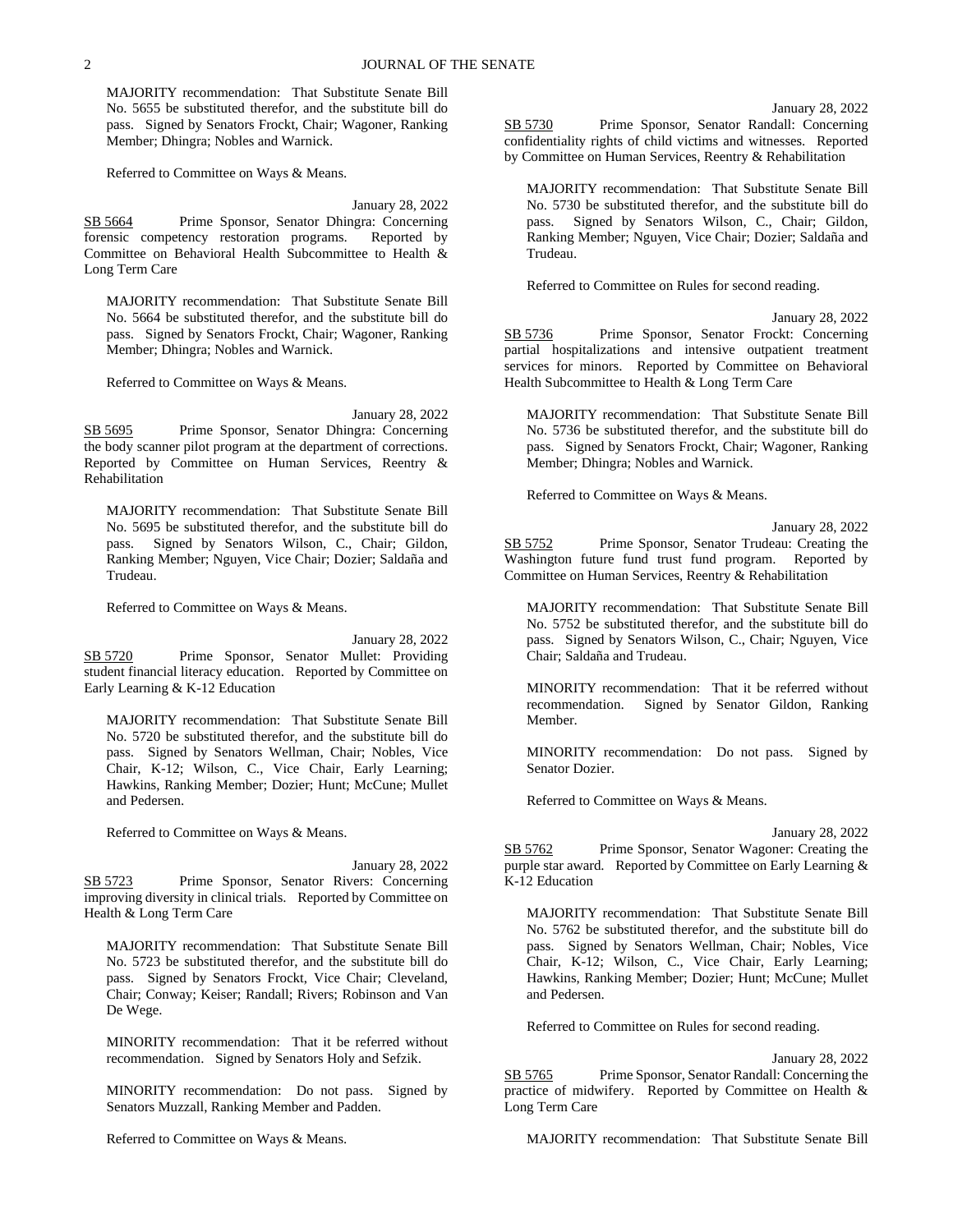## TWENTY SECOND DAY, JANUARY 31, 2022 2022 2022 2022 2022 REGULAR SESSION

No. 5765 be substituted therefor, and the substitute bill do pass. Signed by Senators Frockt, Vice Chair; Muzzall, Ranking Member; Cleveland, Chair; Conway; Holy; Keiser; Randall; Robinson and Van De Wege.

MINORITY recommendation: Do not pass. Signed by Senators Padden; Rivers and Sefzik.

Referred to Committee on Rules for second reading.

January 28, 2022 SB 5798 Prime Sponsor, Senator Wilson, C.: Increasing public school participation in the community eligibility provision of the United States department of agriculture. Reported by Committee on Early Learning & K-12 Education

MAJORITY recommendation: Do pass. Signed by Senators Wellman, Chair; Nobles, Vice Chair, K-12; Wilson, C., Vice Chair, Early Learning; Hawkins, Ranking Member; Hunt; Mullet and Pedersen.

MINORITY recommendation: That it be referred without recommendation. Signed by Senators Dozier and McCune.

Referred to Committee on Ways & Means.

January 28, 2022 SB 5807 Prime Sponsor, Senator Warnick: Improving behavioral health outcomes by enhancing engagement of state hospitals. Reported by Committee on Behavioral Health Subcommittee to Health & Long Term Care

MAJORITY recommendation: That Substitute Senate Bill No. 5807 be substituted therefor, and the substitute bill do pass. Signed by Senators Frockt, Chair; Wagoner, Ranking Member; Dhingra; Nobles and Warnick.

Referred to Committee on Ways & Means.

January 28, 2022 SB 5824 Prime Sponsor, Senator Nobles: Providing dependent youth with financial education and support. Reported by Committee on Human Services, Reentry & Rehabilitation

MAJORITY recommendation: That Substitute Senate Bill No. 5824 be substituted therefor, and the substitute bill do pass. Signed by Senators Wilson, C., Chair; Nguyen, Vice Chair; Saldaña and Trudeau.

MINORITY recommendation: That it be referred without recommendation. Signed by Senators Gildon, Ranking Member and Dozier.

Referred to Committee on Ways & Means.

January 28, 2022 SB 5827 Prime Sponsor, Senator Dozier: Concerning offender management network information and electronic health records systems at the department of corrections. Reported by Committee on Human Services, Reentry & Rehabilitation

MAJORITY recommendation: That Substitute Senate Bill No. 5827 be substituted therefor, and the substitute bill do pass. Signed by Senators Wilson, C., Chair; Gildon, Ranking Member; Nguyen, Vice Chair; Dozier; Saldaña and Trudeau.

Referred to Committee on Ways & Means.

January 28, 2022 SB 5866 Prime Sponsor, Senator Robinson: Concerning medicaid long-term services and supports eligibility determinations completed by federally recognized Indian tribes. Reported by Committee on Health & Long Term Care

MAJORITY recommendation: Do pass. Signed by Senators Frockt, Vice Chair; Muzzall, Ranking Member; Cleveland, Chair; Conway; Holy; Keiser; Padden; Randall; Rivers; Robinson; Sefzik and Van De Wege.

Referred to Committee on Rules for second reading.

January 28, 2022 SB 5878 Prime Sponsor, Senator Rolfes: Clarifying visual and performing arts instruction. Reported by Committee on Early Learning & K-12 Education

MAJORITY recommendation: That Substitute Senate Bill No. 5878 be substituted therefor, and the substitute bill do pass. Signed by Senators Wellman, Chair; Nobles, Vice Chair, K-12; Wilson, C., Vice Chair, Early Learning; Hawkins, Ranking Member; Dozier; Hunt; McCune and Pedersen.

MINORITY recommendation: That it be referred without recommendation. Signed by Senator Mullet.

Referred to Committee on Rules for second reading.

January 28, 2022

SB 5884 Prime Sponsor, Senator Trudeau: Establishing behavioral health support specialists. Reported by Committee on Behavioral Health Subcommittee to Health & Long Term Care

MAJORITY recommendation: That Substitute Senate Bill No. 5884 be substituted therefor, and the substitute bill do pass. Signed by Senators Frockt, Chair; Wagoner, Ranking Member; Dhingra; Nobles and Warnick.

Referred to Committee on Ways & Means.

January 28, 2022 SB 5894 Prime Sponsor, Senator Frockt: Integrating behavioral health in primary care through the use of health navigators and a primary care collaborative. Reported by Committee on Behavioral Health Subcommittee to Health & Long Term Care

MAJORITY recommendation: That Substitute Senate Bill No. 5894 be substituted therefor, and the substitute bill do pass. Signed by Senators Frockt, Chair; Wagoner, Ranking Member; Dhingra; Nobles and Warnick.

Referred to Committee on Ways & Means.

January 28, 2022 SB 5900 Prime Sponsor, Senator Van De Wege: Creating a provisional paramedic or emergency medical technician license. Reported by Committee on Health & Long Term Care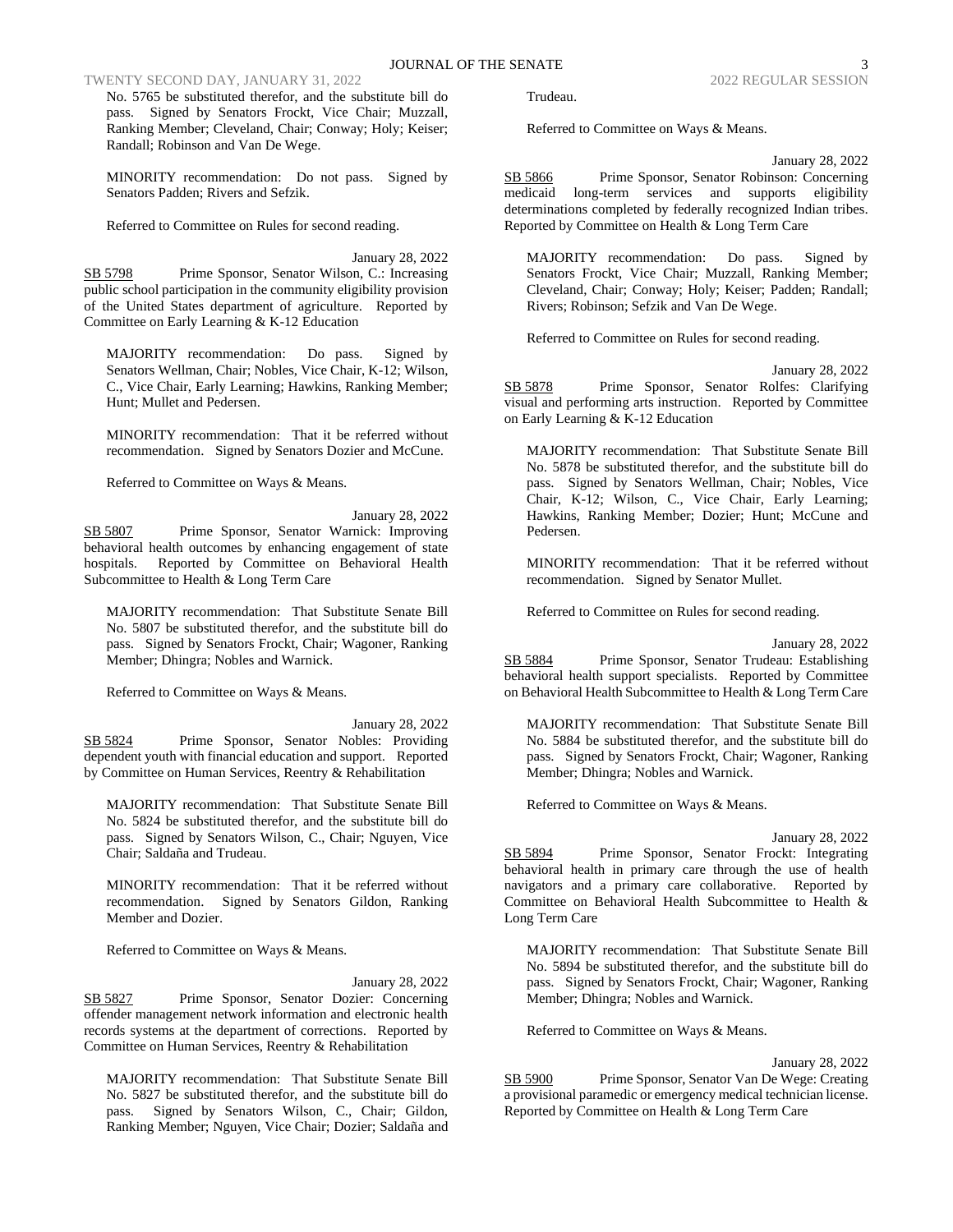MAJORITY recommendation: That Substitute Senate Bill No. 5900 be substituted therefor, and the substitute bill do pass. Signed by Senators Frockt, Vice Chair; Muzzall, Ranking Member; Cleveland, Chair; Conway; Holy; Keiser; Padden; Randall; Rivers; Robinson; Sefzik and Van De Wege.

Referred to Committee on Rules for second reading.

January 28, 2022

SB 5912 Prime Sponsor, Senator Sefzik: Improving health outcomes for children on medicaid. Reported by Committee on Health & Long Term Care

MAJORITY recommendation: That Substitute Senate Bill No. 5912 be substituted therefor, and the substitute bill do pass. Signed by Senators Frockt, Vice Chair; Muzzall, Ranking Member; Cleveland, Chair; Conway; Holy; Keiser; Padden; Randall; Rivers; Robinson; Sefzik and Van De Wege.

Referred to Committee on Ways & Means.

January 28, 2022 SB 5929 Prime Sponsor, Senator Wilson, C.: Changing the membership of the legislative-executive WorkFirst poverty reduction oversight task force. Reported by Committee on Human Services, Reentry & Rehabilitation

MAJORITY recommendation: Do pass. Signed by Senators Wilson, C., Chair; Nguyen, Vice Chair; Saldaña and Trudeau.

MINORITY recommendation: Do not pass. Signed by Senators Gildon, Ranking Member and Dozier.

Referred to Committee on Rules for second reading.

### MOTIONS

On motion of Senator Pedersen, all measures listed on the Standing Committee report were referred to the committees as designated.

On motion of Senator Pedersen, the Senate advanced to the third order of business.

#### MESSAGE FROM OTHER STATE OFFICERS

**Agriculture, Department of –** "Pesticide Management Division 2021 Annual Report"; pursuant to 15.58.420 RCW;

**Auto Theft Prevention Authority, Washington –** "Auto Theft Prevention Authority 2021 Annual Report"; in accordance with Engrossed Third Substitute House Bill No. 1001;

**Chief Information Officer, Office of –** "Annual Independent Recommendations on Oversight of IT Projects 2021"; in accordance with Engrossed Substitute Senate Bill No. 5092; "Annual Independent Recommendations on Oversight of IT Projects 2021 Cover Memo", in accordance with Engrossed Substitute Senate Bill No. 5092; "Biennial Performance Report Cover Letter", pursuant to 43.105.220 RCW; "FY20-

FY21 IT Biennial Report", pursuant to 43.105.220 RCW;

**Commerce, Department of –** "Affordable Housing Cost Data Report 2021", in accordance with Substitute House Bill No. 1102; "Human Trafficking Laws and Investigations, July 2019- June2021", pursuant to 43.280.095 RCW; "Buy Clean Buy Fair Washington Project Progress Report", in accordance with Engrossed Substitute Senate Bill No. 5092; "Criminal Penalty Fees Related to Sexual Exploitation Crimes, Fiscal Year 2021 Report", pursuant to 43.280.100 RCW;

**Corrections, Department of –** "Unexpected Fatality Review Committee Report – 2021", in accordance with Engrossed Substitute Senate Bill No. 5119; "Unexpected Fatality Review Corrective Action Plan – 2021", in accordance with Engrossed Substitute Senate Bill No. 5119; "Creating Prison-to-Postsecondary Education Pathways: 2021 Report to the Legislature", in accordance with Second Substitute House Bill No. 1044; "Federal Medicaid for Residential DOSA and Intensive Inpatient Treatment Funding: 2021 Findings and Recommendations", in accordance with Engrossed Substitute Senate Bill No. 5092; "Community Custody Terms: Violation Response, 2021 Report to the Legislature", pursuant to 72.09.312 RCW; " Office of Firearm Safety and Violence Prevention 2021 Report", pursuant to 43.330A.020 RCW;

**Courts, Administrative Office of the -** "Uniform Guardianship Act Reimbursement Report", in accordance with Engrossed Substitute Senate Bill No. 5092; "District and Municipal Court Judges' Association Annual Report for 2021", pursuant to 3.70.040 RCW;

**Enterprise Services, Department of –** "Information Technology Contracts Report 2021", in accordance with Engrossed Substitute Senate Bill No. 5092; "Information Technology Contracts Report 2021 Transmittal Memo", in accordance with Engrossed Substitute Senate Bill No. 5092;

**Financial Management, Office of** - "Audit Resolution, 2021 Report", pursuant to 43.88.160 RCW;

**Fish and Wildlife, Department of –** "Implementing Initiative 1401: The Washington Animal Trafficking Act Report to the Legislature 2022", pursuant to 77.15.135 RCW;

**Health Care Authority –** "PEBB One-Time Enrollment Window for Retirees to Reestablish Eligibility", in accordance with Engrossed Substitute Senate Bill No. 5092; "Rural Health Access Preservation Pilot Final Report', in accordance with Engrossed Substitute House Bill No. 2450; "Mental Health Drop-In Centers: Report of the Implementation of the Pilot", in accordance with Second Substitute House Bill No. 1394; "Implementation Plan to Continue the Expansion of Civil Long-Term Inpatient Capacity", in accordance with Engrossed Substitute Senate Bill No. 5092;

**Insurance Commissioner, Office of the** - "Health Plan Prior Authorization Data, 2021 Report", in accordance with Engrossed Substitute Senate Bill No. 6404;

**Sea Grant, Washington –** "Shellfish Production Best Management Practices Three-Year Study, Final Report" in accordance with Engrossed Substitute House Bill No. 1109;

**Social & Health Services, Department of –** "Improving Patient and Staff Safety in State Hospitals - Status Report", in accordance with Engrossed Substitute House Bill No. 1109; "WorkFirst Wage Progression Report - 2021 First Quarter", pursuant to 74.08A.411 RCW; "Forensic Admissions and Evaluations - Performance Targets 2021 Third Quarter (July 1, 2021-September 30, 2021)"; pursuant to 10.77.068 RCW; "Fourteen Day Standard - 2021 Progress Report", in accordance with Engrossed Substitute Senate Bill No. 5092 and pursuant to 71.05.365 RCW; "Community Client's Access to Facility-Based Professionals", in accordance with Engrossed Substitute Senate Bill No. 5092; "Forensic Admissions & Evaluations, 2021 Annual Report", pursuant to 10.77.068 RCW; "Performance Report for Eastern and Western State Hospitals SFY 2021", in accordance with Engrossed Substitute Senate Bill No. 6168; "WorkFirst Maintenance of Effort and Work Participation Rate - 2021 Second Quarter", in accordance with Engrossed Substitute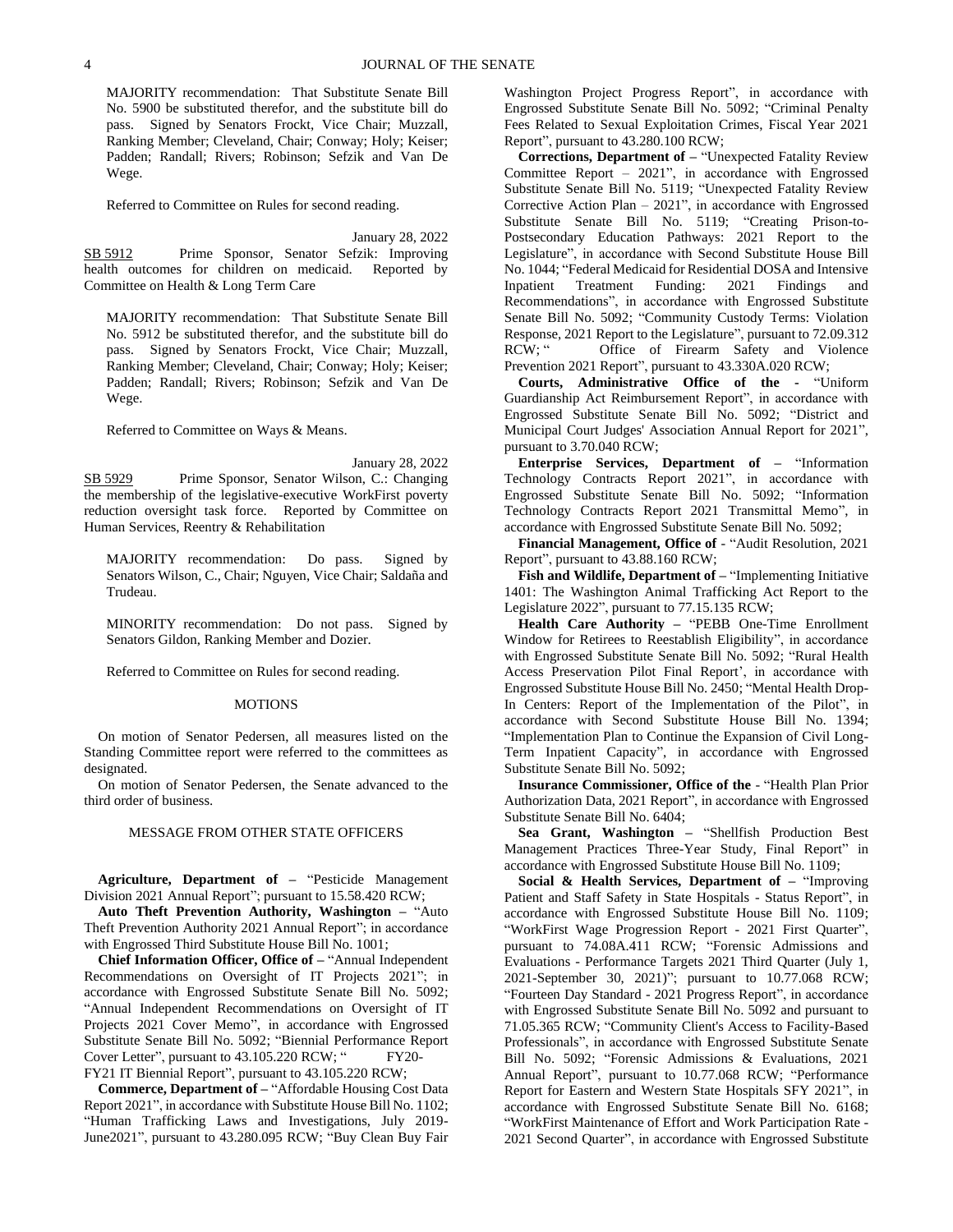# TWENTY SECOND DAY, JANUARY 31, 2022

Senate Bill No. 5092; "Institutions for Mental Disease (IMD) Disproportionate Share Hospital (DSH) funding", in accordance with Engrossed Substitute Senate Bill No. 5092;

**Transportation, Department of –** "Broadband Facilities Consolidation Report", in accordance with Substitute Senate Bill No. 5165; "2019-2021 Low Cost Enhancement Program Report", in accordance with Substitute Senate Bill No. 5165; "Practical Design Savings on Connecting Washington Funded Projects, January 2022", pursuant to 47.01.480 RCW; "SR 520 Bridge Self-Insurance Evaluation", in accordance with Substitute Senate Bill No. 5165; "Ferries Division - Fiscal Year 2021 Performance Report", pursuant to 47.64.360 RCW; "Vehicle Miles of Travel (VMT) Targets - Technical Report", in accordance with Substitute Senate Bill No. 5165; "Public Transportation, 2020 Summary", pursuant to 35.58.2796 RCW;

**Utilities and Transportation Commission -** "Performance Based Regulation Report", in accordance with Engrossed Substitute Senate Bill No. 5295; "Performance Based Regulation Report Appendix", in accordance with Engrossed Substitute Senate Bill No. 5295;

**Washington State Patrol –** "Rapid DNA Pilot Program Plan", in accordance with Engrossed Substitute Senate Bill No. 5092; "Land Mobile Radio System Semiannual Report January 2022", in accordance with Substitute Senate Bill No. 5165.

The reports listed were submitted to the Secretary of the Senate and made available online by the Office of the Secretary

#### MOTION

On motion of Senator Pedersen, the Senate advanced to the fourth order of business.

#### MESSAGES FROM THE HOUSE

January 26, 2022

MR. PRESIDENT: The House has passed:

ENGROSSED HOUSE BILL NO. 1165, and the same are herewith transmitted. MELISSA PALMER, Deputy Chief Clerk

January 26, 2022

MR. PRESIDENT:

The House has passed:

HOUSE BILL NO. 1105, ENGROSSED SECOND SUBSTITUTE HOUSE BILL NO. 1117,

- 
- ENGROSSED HOUSE BILL NO. 1453, HOUSE BILL NO. 1622,
- SUBSTITUTE HOUSE BILL NO. 1646,
	- HOUSE BILL NO. 1651,
- SUBSTITUTE HOUSE BILL NO. 1675,
- SUBSTITUTE HOUSE BILL NO. 1708,
- HOUSE BILL NO. 1874,
- SUBSTITUTE HOUSE BILL NO. 1961,

and the same are herewith transmitted.

BERNARD DEAN, Chief Clerk

January 28, 2022

MR. PRESIDENT: The House has passed:

HOUSE BILL NO. 1183, SUBSTITUTE HOUSE BILL NO. 1615, HOUSE BILL NO. 1700, HOUSE BILL NO. 1719,

SUBSTITUTE HOUSE BILL NO. 1725, SUBSTITUTE HOUSE BILL NO. 1735, HOUSE BILL NO. 1761, HOUSE BILL NO. 1798, HOUSE BILL NO. 1978,

and the same are herewith transmitted. MELISSA PALMER, Deputy Chief Clerk

### **MOTION**

On motion of Senator Pedersen, the Senate advanced to the fifth order of business.

INTRODUCTION AND FIRST READING

SB 5962 by Senators Das, Rolfes and Lovelett

AN ACT Relating to setting and achieving a 30 by 30 conservation goal; and adding a new chapter to Title 79A RCW.

Referred to Committee on Agriculture, Water, Natural Resources & Parks.

SB 5963 by Senator Nguyen

AN ACT Relating to the working families' tax exemption, also known as the working families tax credit; and amending RCW 82.08.0206, 82.32.050, and 82.32.290.

Referred to Committee on Ways & Means.

SB 5964 by Senators Mullet, Kuderer and Gildon

AN ACT Relating to consolidated local permit review processes; amending RCW 36.70B.140; adding new sections to chapter 36.70B RCW; and making appropriations.

Referred to Committee on Housing & Local Government.

### SB 5965 by Senator Braun

AN ACT Relating to repealing the long-term services and supports trust program authorized in chapter 50B.04 RCW, including the repeal of taxes to be paid by employees through payroll deductions; creating new sections; and repealing RCW 50B.04.010, 50B.04.020, 50B.04.030, 50B.04.040, 50B.04.050, 50B.04.060, 50B.04.070, 50B.04.080, 50B.04.085, 50B.04.090, 50B.04.095, 50B.04.100, 50B.04.110, 50B.04.120, 50B.04.130, 50B.04.140, 50B.04.150, 50B.04.160, 50B.04.900, and 50B.04.---.

Referred to Committee on Health & Long Term Care.

SB 5966 by Senator Sefzik

AN ACT Relating to cost and water right data provided by the department of ecology prior to a water rights adjudication; and amending RCW 90.03.110.

Referred to Committee on Agriculture, Water, Natural Resources & Parks.

# SB 5967 by Senators Carlyle and Rolfes

AN ACT Relating to imposing a state climate resiliency and mitigation surcharge on large financial institutions financing the global fossil fuel industry while recognizing the financial institution industry's efforts to address climate change;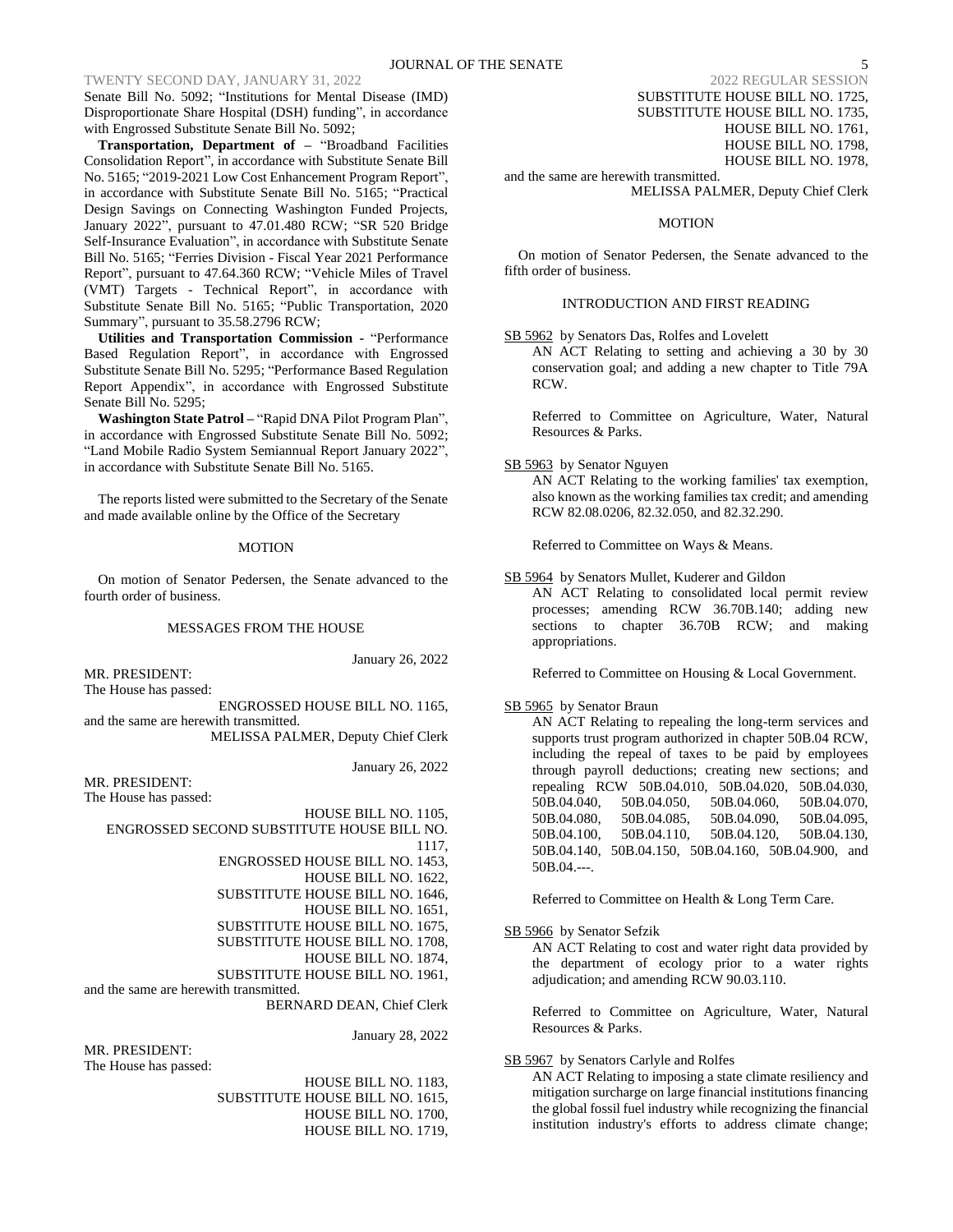amending RCW 82.04.29004; adding a new section to chapter 70A.05 RCW; adding a new section to chapter 82.04 RCW; and creating a new section.

Referred to Committee on Ways & Means.

# MOTIONS

On motion of Senator Pedersen, all measures listed on the Introduction and First Reading report were referred to the committees as designated.

At 11:48 a.m., on motion of Senator Pedersen, the Senate adjourned until 12:30 p.m. Tuesday, February 1, 2022.

DENNY HECK, President of the Senate

SARAH BANNISTER, Secretary of the Senate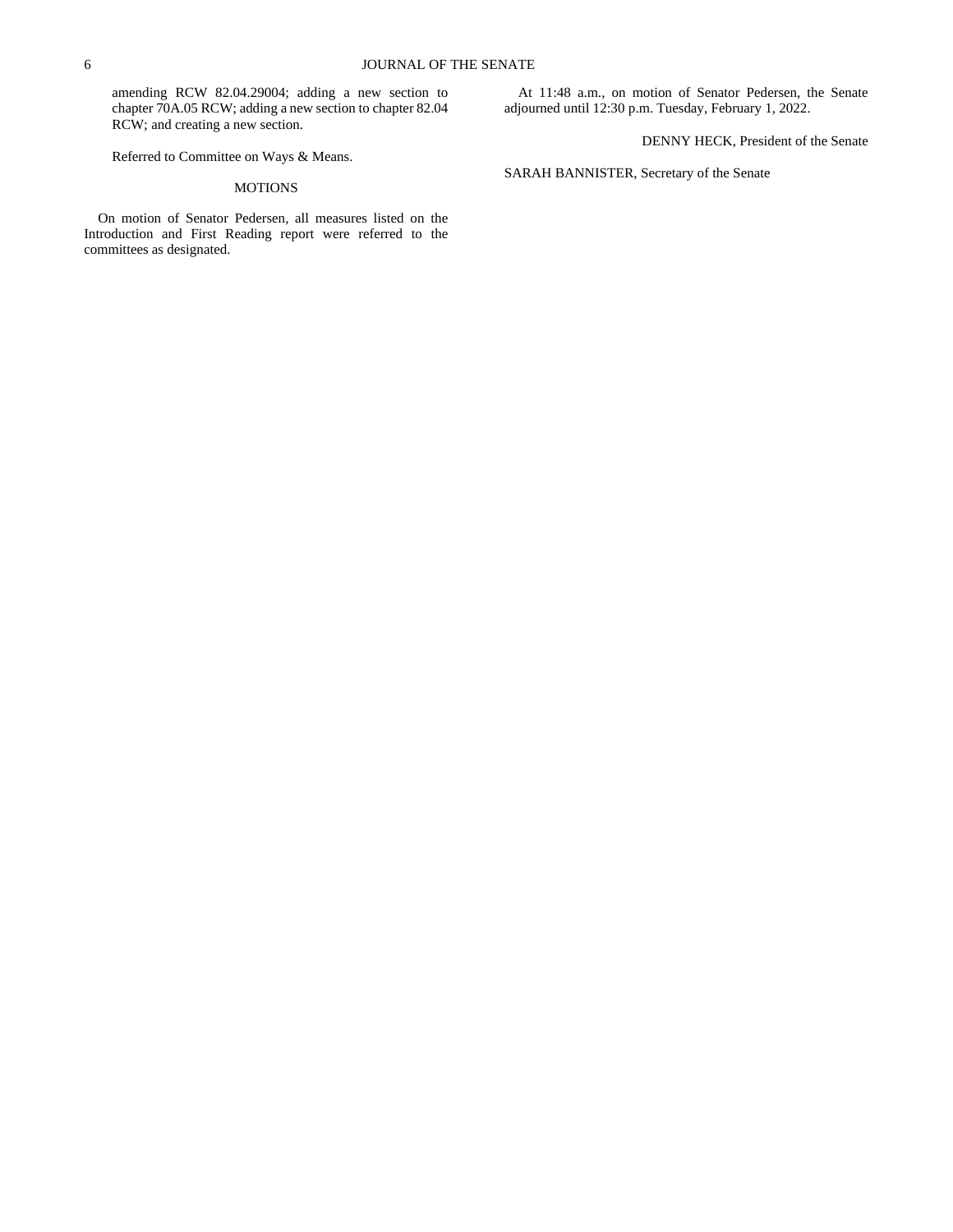| 1105                             |
|----------------------------------|
|                                  |
| 1117-S2                          |
|                                  |
| 1165                             |
|                                  |
| 1183                             |
|                                  |
| 1453                             |
|                                  |
| $1615-S$                         |
|                                  |
| 1622                             |
|                                  |
| 1646-S                           |
|                                  |
| 1651                             |
|                                  |
| $1675-S$                         |
|                                  |
| 1700                             |
|                                  |
| 1708-S                           |
|                                  |
|                                  |
| 1719                             |
|                                  |
| 1725-S                           |
|                                  |
| 1735-S                           |
| 5                                |
| 1761                             |
|                                  |
| 1798                             |
| 1874<br>$\overline{\phantom{a}}$ |
|                                  |
| 1961-S                           |
|                                  |
| 1978                             |
|                                  |
| 5252                             |
|                                  |
| 5497                             |
|                                  |
| 5532                             |
|                                  |

| 5594 |
|------|
|      |
| 5644 |
| 5655 |
|      |
| 5664 |
|      |
| 5695 |
|      |
| 5720 |
|      |
| 5723 |
|      |
| 5730 |
| 5736 |
|      |
| 5752 |
|      |
| 5762 |
|      |
| 5765 |
|      |
| 5798 |
|      |
| 5807 |
|      |
| 5824 |
| 5827 |
|      |
| 5866 |
|      |
| 5878 |
|      |
| 5884 |
|      |
| 5894 |
| 5900 |
|      |
| 5912 |
|      |
| 5929 |
|      |